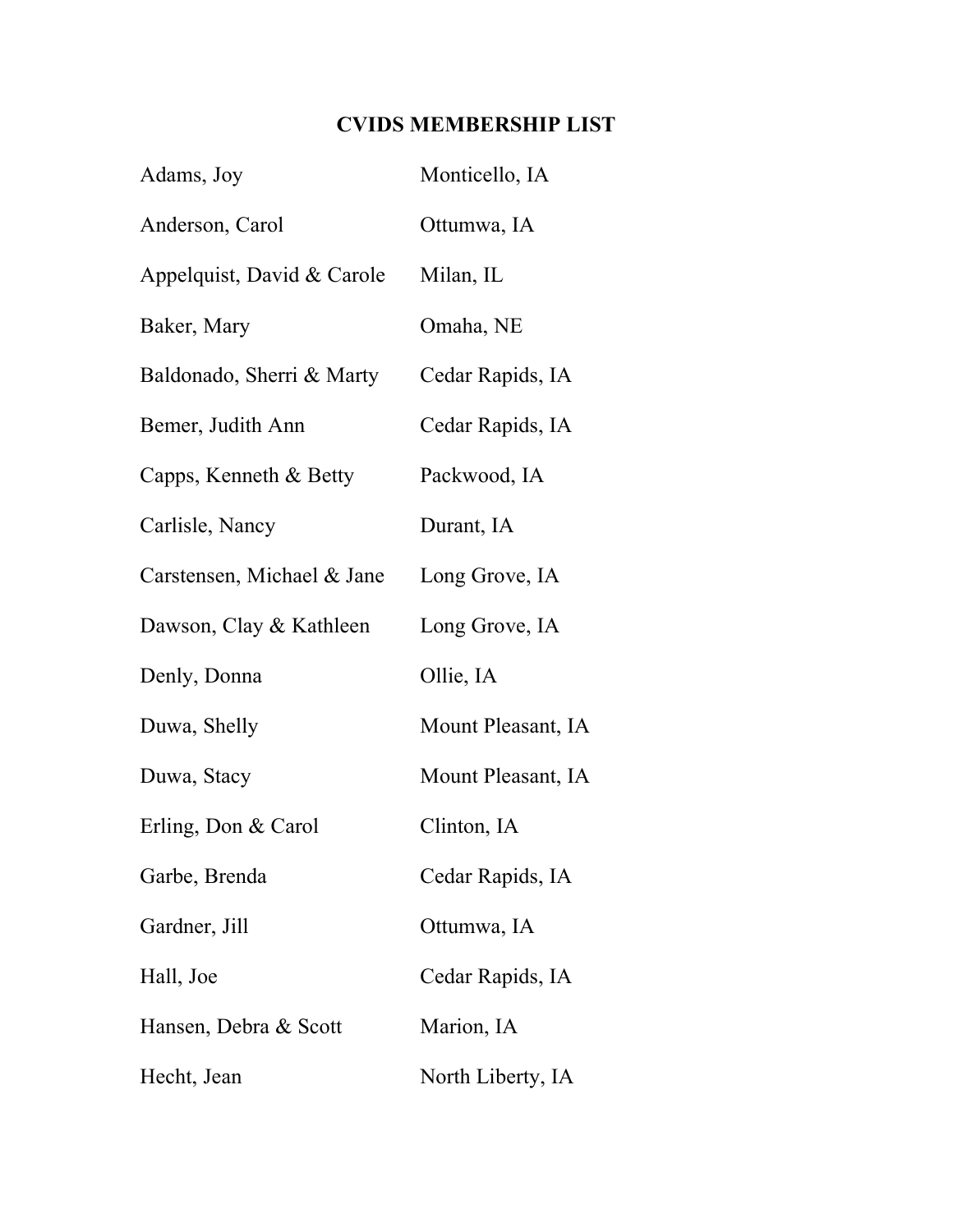| Hill, Kay & Kenneth               | Conesville, IA    |
|-----------------------------------|-------------------|
| Hobbs, Gerald                     | Fort Madison, IA  |
| Jackson, Terry                    | Cedar Rapids, IA  |
| Johnson, Gloria                   | Cedar Rapids, IA  |
| Kephart, Kathy                    | Wilton, IA        |
| Kirkman, Lynne                    | Wilton, IA        |
| Kirkman, Nathan                   | Wilton, IA        |
| Knipper, Brenda & Roger           | Monticello, IA    |
| Laake, Wendi                      | Davenport, IA     |
| Little, Marilyn                   | West Liberty, IA  |
| Lunn, Wanda                       | Cedar Rapids, IA  |
| Lovell, Don                       | Marshalltown, IA  |
| McDowell, Frederick               | Des Moines, IA    |
| Messer, Ken & Susie               | Keokuk, IA        |
| Miller, Amanda,<br>Tracy & Rachel | Wellman, IA       |
| Minger, Susan                     | Springville, IA   |
| Moffit, Robert & Suzanne          | North English, IA |
| Moffit, Sherry & Lynne            | North English, IA |
| Moore, Bob & Cathy                | Morning Sun, IA   |
| Moore, Verne & Mary               | Springville, IA   |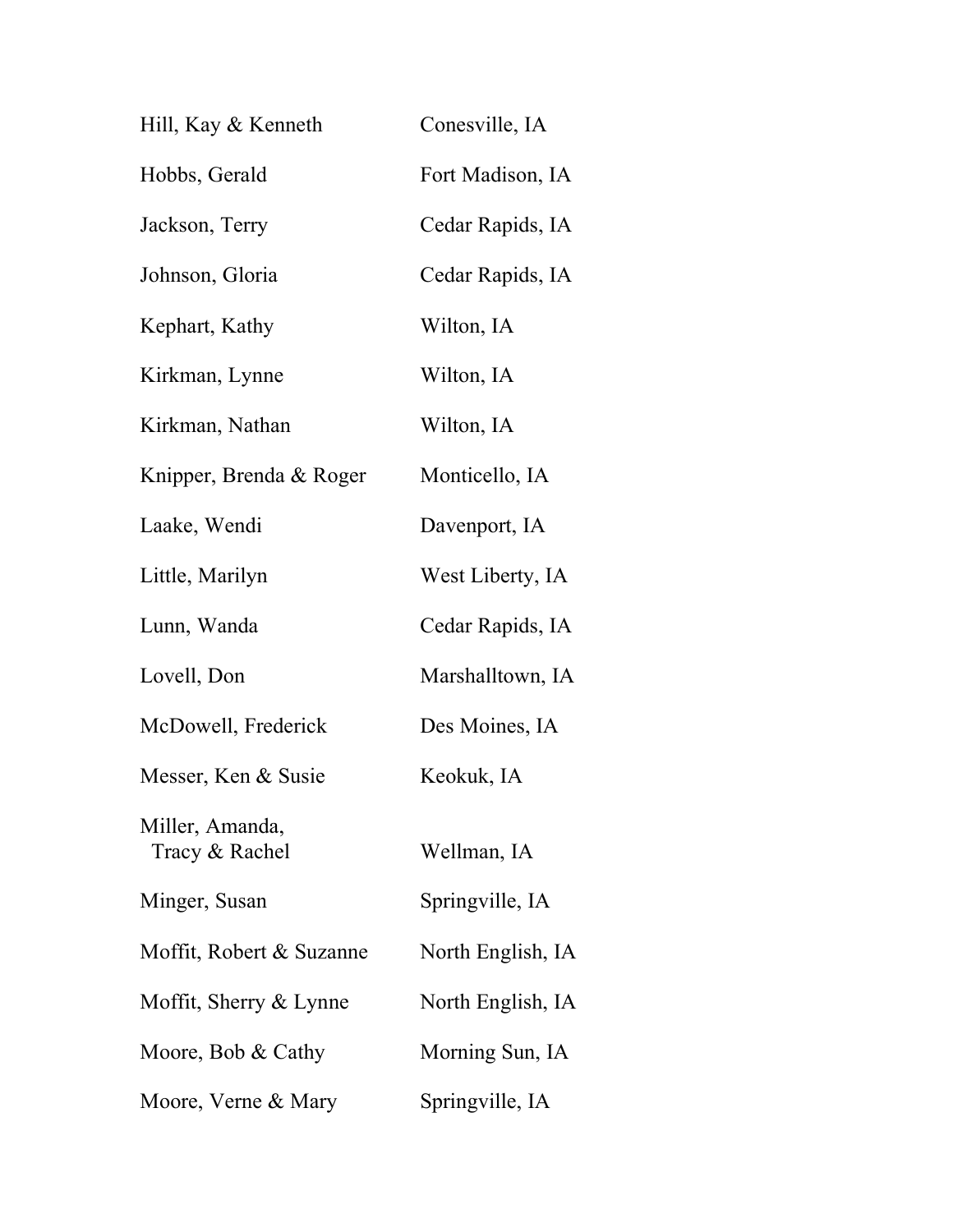| Murken, Sharon & Rachel  | Cedar Rapids, IA   |
|--------------------------|--------------------|
| Nelson, Diane & Richard  | Kalona, IA         |
| Null, Jan & Bob          | Monticello, IA     |
| Papenhausen, Barb & Bob  | East Moline, IL    |
| Parsons, Steve & Joyce   | Conroy, IA         |
| Peters, Gabriel & Rhonda | Hamilton, IL       |
| Poulton, Jonathan        | Iowa City, IA      |
| Reynolds, Jeanne & Skip  | Parnell, IA        |
| Riewerts, Keith & Sally  | Long Grove, IA     |
| Ronan, Zora              | Central City, IA   |
| Schoeberl, Jerry & Kim   | Princeton, IA      |
| Seamans, Beverly & James | Iowa City, IA      |
| Seamans, James, Jr.      | Iowa City, IA      |
| Seberg, Cindy & Duayne   | Mount Pleasant, IA |
| Seymour, Sylvia & Glenn  | Davenport, IA      |
| Stoll, Barry & Lynn      | Atalissa, IA       |
| Towler, Robert & Dorothy | Rock Island, IL    |
| Tjarks, David & Leann    | Goldfield, IA      |
| Visek, Danny & Liang     | Cedar Rapids, IA   |
| Volquardsen, Valerie     | Miles, IA          |